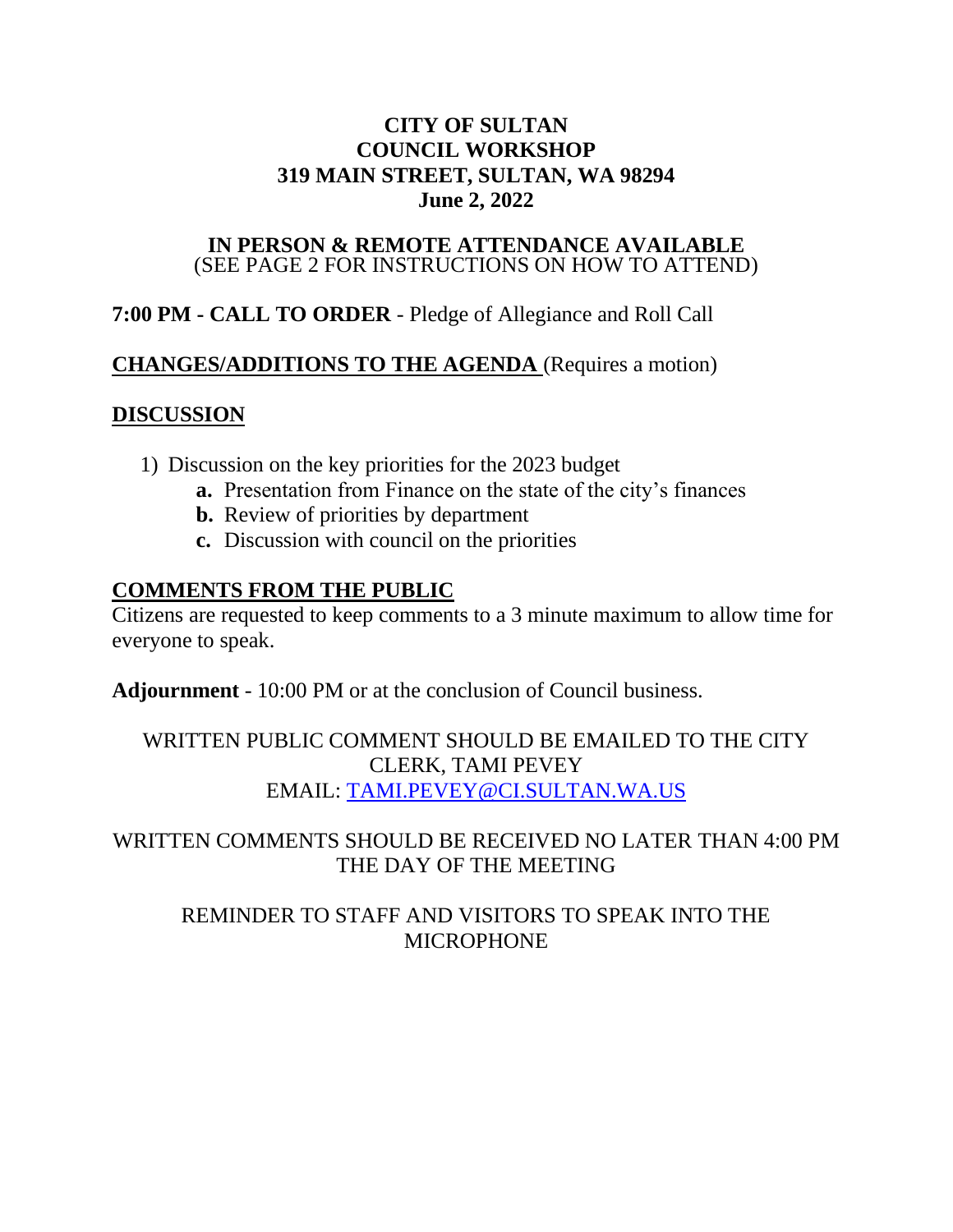# **DIRECTIONS FOR ATTENDING THE COUNCIL MEETING AND INSTRUCTIONS ON PROVIDING REMOTE ORAL PUBLIC COMMENT:**

- 1. At 7:00 p.m. (or shortly before or after) on Thursday, please join the meeting via computer or phone as shown below and enter the meeting ID to join the meeting. If using the website, the phone number given may be different, please follow prompts given:
	- Via Computer:
	- [https://us02web.zoom.us/j/85222759686?pwd=ODdnOUNIMVcrZ2l1N](https://us02web.zoom.us/j/85222759686?pwd=ODdnOUNIMVcrZ2l1NUJrSDh5czYrQT09) [UJrSDh5czYrQT09](https://us02web.zoom.us/j/85222759686?pwd=ODdnOUNIMVcrZ2l1NUJrSDh5czYrQT09)
	- Phone#  $+1, 253, 215, 8782$  US
	- Meeting ID: 852 2275 9686
	- Passcode: 975575
	- After you enter the meeting ID, if it asks for a participant ID, just wait or press # and you will be added to the meeting.

Please note if you attend via computer, your computer may provide different options for connecting to audio to include different phone numbers. It is recommended to follow the zoom compute prompts to connect to the meeting

- 2. You will be muted upon entry to the meeting. When it is the portion of the meeting for Public Comment, your name will be called to speak, and the City Clerk will unmute you.
- 3. Please begin your comments by stating your name, city of residence, and any organization represented.
- 4. Please be advised that your comments are being recorded.

Each speaker is allotted 3 minutes and you will be notified when your time has expired.

# **ADA NOTICE:**

**Accommodations for persons with disabilities will be provided upon request. Please make arrangements prior to the meeting by calling City Hall at 360-793- 2231. For additional information please contact the City at [cityhall@ci.sultan.wa.us](mailto:cityhall@ci.sultan.wa.us) or visit our web site at [www.ci.sultan.wa.us](http://www.ci.sultan.wa.us/)**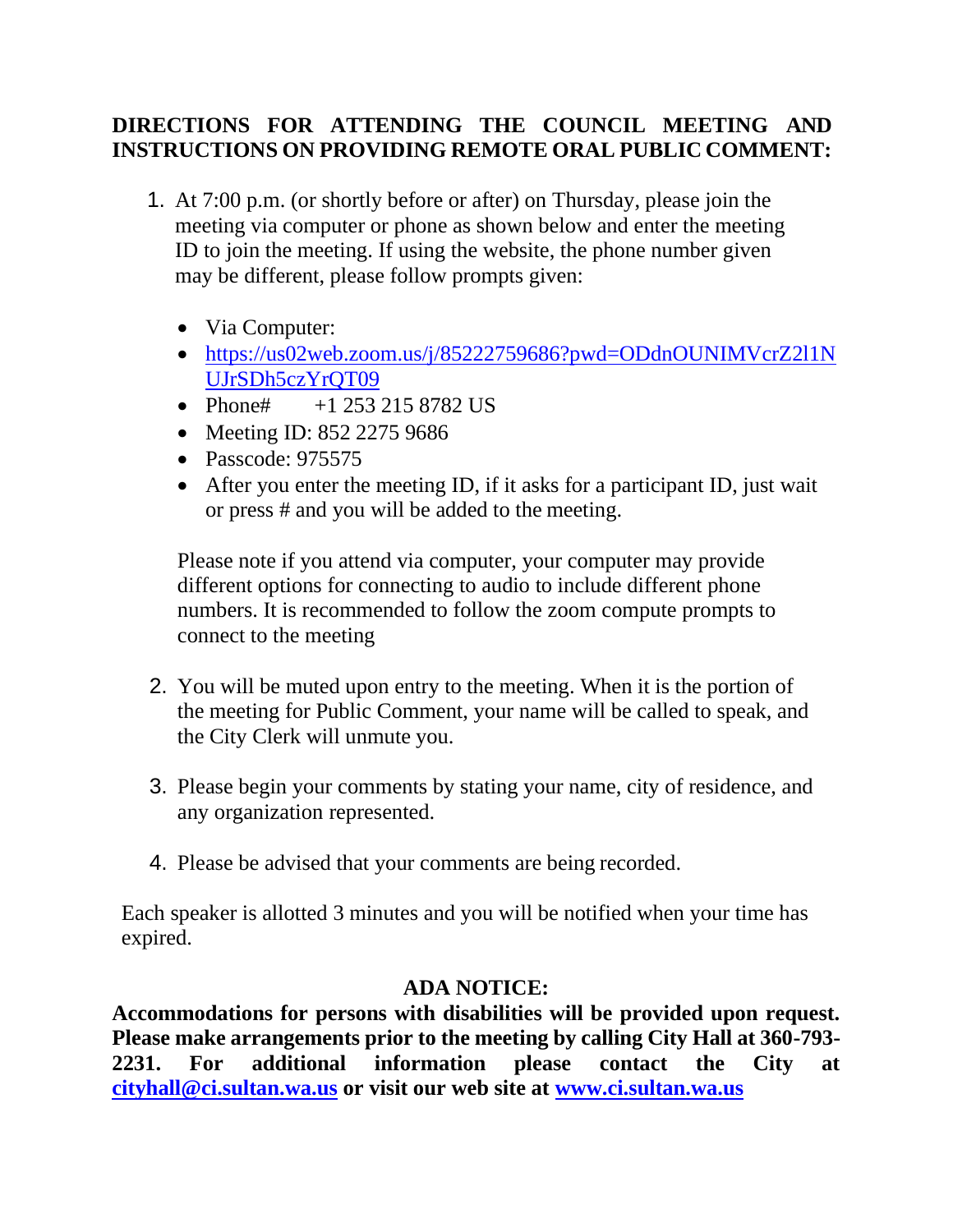

**To:** Sultan City Council

**From:** Mayor Russell Wiita and City Administrator Will Ibershof

**Re:** 2023 Budget – Draft goals and priorities

## **Introduction**

To kick off the 2023 budget process, staff has outlined by department recommended priorities. At the workshop, staff will ask council if you agree with the recommendations or feel staff needs to focus on a different direction.

In 2023, staff is recommending a different approach than was taken for the planning of the 2022 budget. The reasons for this are as follows. First, the continued growth, staff's bandwidth to take on additional projects is limited. Secondly, there are a few very large projects that the city is undertaking or soon will be undertaking that will limit the capacity for additional projects.

To help with the discussion, staff will outline the projects that are budgeted for 2022 and the status of those projects. Then staff will highlight the key projects or areas of focus for 2023. These two areas will help with the starting point to discuss the key goals and objectives for 2023.

In this discussion, we will review key budgeted projects and outline key areas of focus for 2023:

- ARPA discussion on priorities 2022 and beyond
- Major Infrastructure Projects
- Community Development Department
- Finance
- Clerk
- Public Works
- Administration

### **ARPA discussion on priorities**

The city received \$1,504,000 in funding. The city has invested the following funds:

- \$60,000 to VOA in two separate grants
- \$200,000 to the Chamber of Commerce for an Economic Development and Tourism Manager
- \$11,000 for council chamber upgrades to the audio and video system
- \$2,000 for PPE and test kits
- \$9,500 for barricades for community events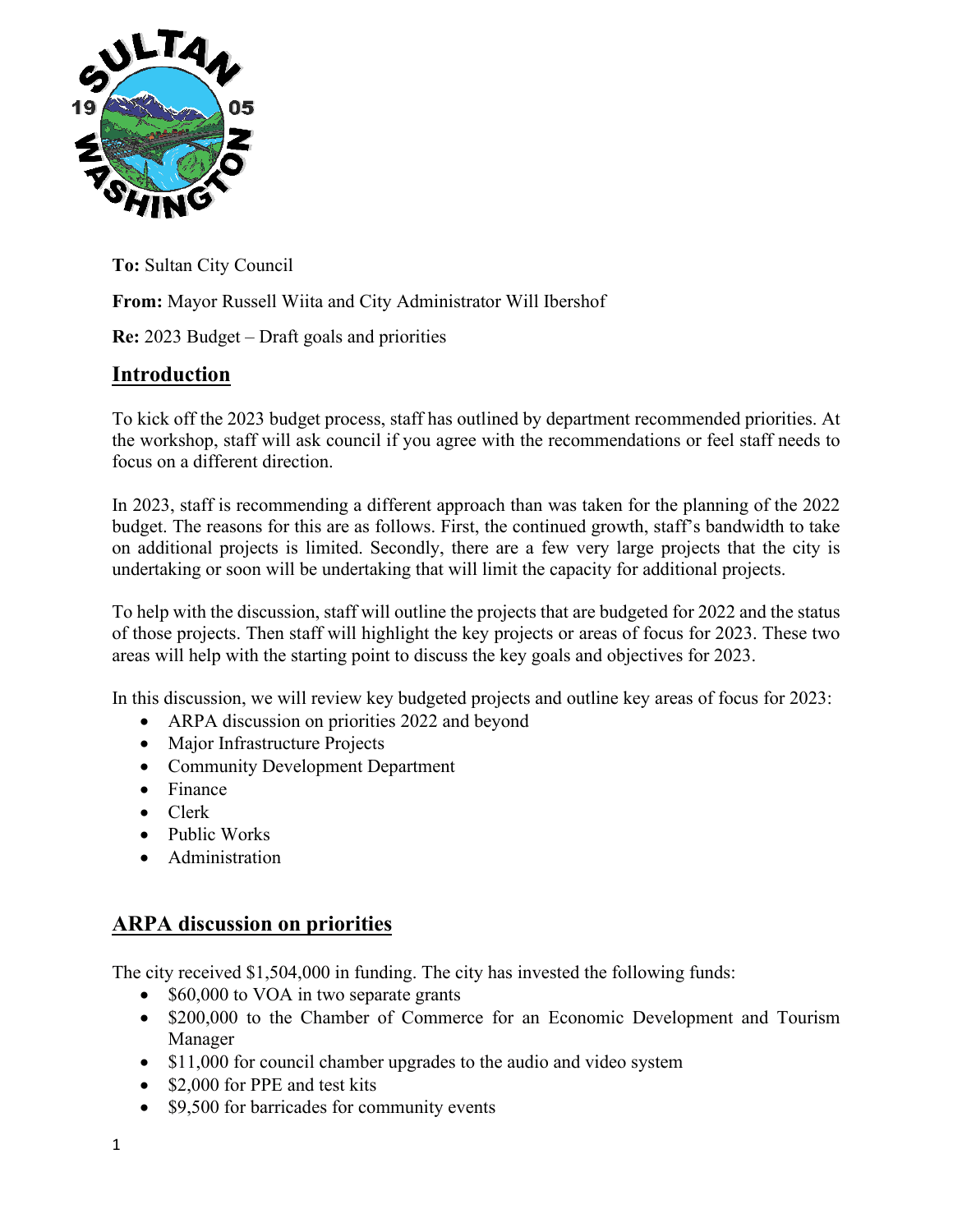- \$8,000 for tables and chairs for community events
- There is a verbal commitment of \$30,000 for a mental health counselor

The remaining funds, \$1,183,500 can be used for the following projects:

- Downtown improvements, ranging from future property for a community center to façade and street improvements. Staff asks that council establish a budget
- Permanent digital reader signs

Staff is looking for council to help establish a budget for downtown improvements and if council wishes to move forward with a mobile reader board and digital reader signs on US2.

To help with the discussion, there are general fund dollars available for these projects. The city has seen an increase of \$255,000 in the revenues for 2022, based on growth, fees, and taxes. These are one-time funds that should be invested in one-time projects.

## **Major Infrastructure Projects**

Within the last few months there have been several grants that the city has applied for. These grants exist because of Federal infrastructure funding. The success of these grants is yet to be determined. The table below outlines them.

| <b>GRANT TITLE</b>                     | <b>COS TITLE</b>     | <b>FUNDING</b> | <b>SPONSOR</b>    |
|----------------------------------------|----------------------|----------------|-------------------|
|                                        |                      | <b>AMOUNT</b>  |                   |
|                                        |                      | <b>REQUEST</b> |                   |
|                                        |                      | <b>ED</b>      |                   |
| USDA-NRCS-NHQ-RCPP-                    | <b>WWTP</b>          | \$1,000,000    | Community Project |
| 22-NOFO0001136<br>NRCS'S               |                      |                | Funding<br>Rep    |
| <b>REGIONAL</b>                        |                      |                | DelBene           |
| <b>CONSERVATION</b>                    |                      |                |                   |
| <b>PARTNERSHIP</b><br><b>PROGRAM</b>   |                      |                |                   |
| (RCPP) FOR<br><b>FEDERAL</b>           |                      |                |                   |
| <b>FISCAL</b><br><b>YEAR</b><br>2022.  |                      |                |                   |
| <b>Community Project Funding</b>       |                      |                |                   |
| USDA-NRCS-NHQ-RCPP-                    | Lake 16 Transmission | \$10,585,423   | Community Project |
| 22-NOFO0001136 NRCS'S                  | Line Replacement 2.5 |                | Funding<br>Rep    |
| <b>REGIONAL</b>                        | miles                |                | DelBene           |
| <b>CONSERVATION</b>                    |                      |                |                   |
| <b>PARTNERSHIP</b><br>PROGRAM          |                      |                |                   |
| (RCPP)<br><b>FOR</b><br><b>FEDERAL</b> |                      |                |                   |
| <b>FISCAL</b><br><b>YEAR</b><br>2022.  |                      |                |                   |
| <b>Community Project Funding</b>       |                      |                |                   |
| <b>Community Project Funding</b>       | US2/Old Owen Road    | \$990,000      | Community Project |
|                                        | Roundabout           |                | Funding<br>Rep    |
|                                        |                      |                | DelBene           |
| <b>Community Project Funding</b>       | <b>WTP</b>           | \$1,000,000    | Community Project |
|                                        |                      |                | Funding<br>Rep    |
|                                        |                      |                | DelBene           |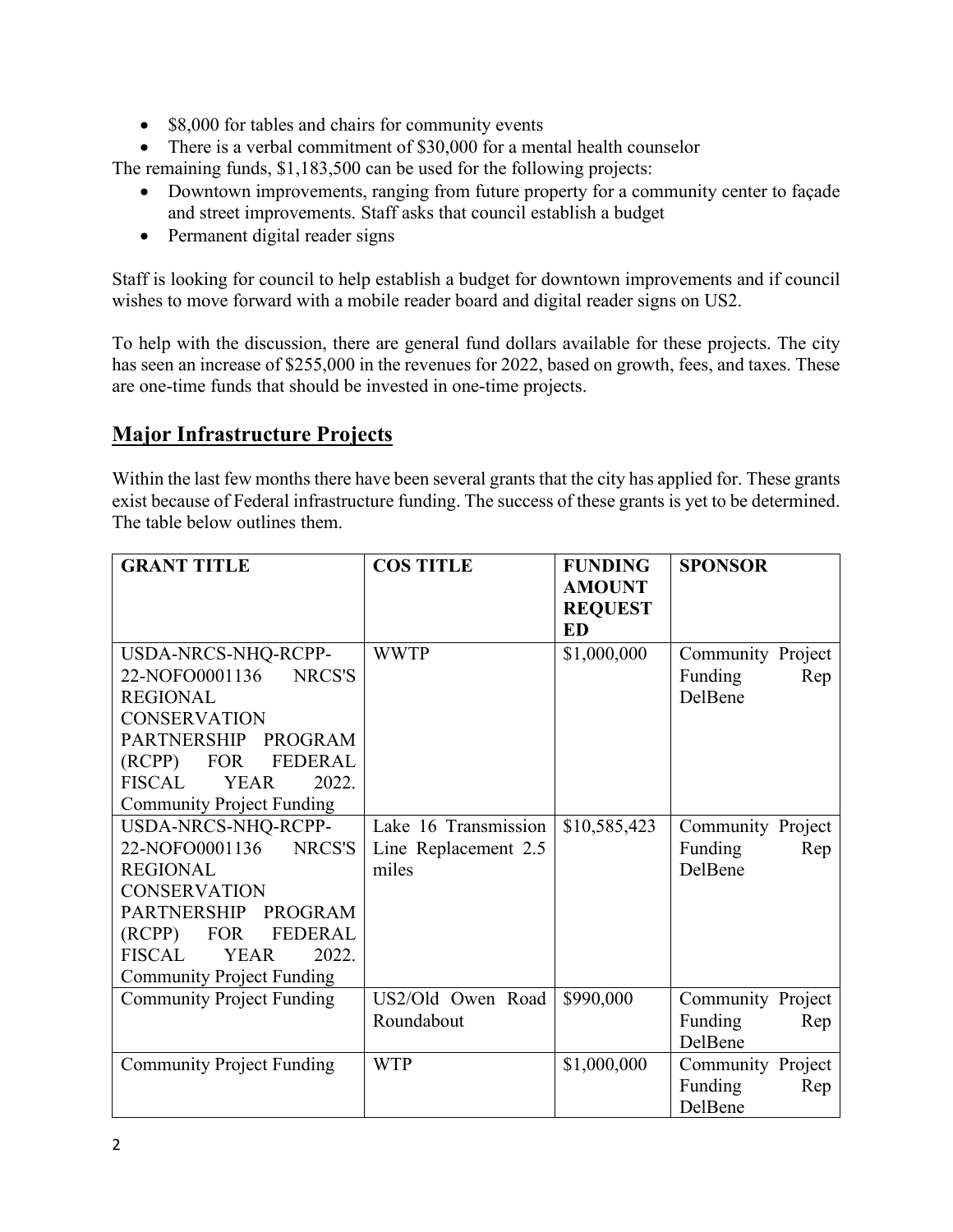| <b>Community Project Funding</b>                                                                                                                                                               | US2 Route Corridor<br><b>Trail Phase One</b>                                                                          | \$127,200   | Community Project<br>Funding<br>Rep<br>DelBene                                                  |
|------------------------------------------------------------------------------------------------------------------------------------------------------------------------------------------------|-----------------------------------------------------------------------------------------------------------------------|-------------|-------------------------------------------------------------------------------------------------|
| Regional Transportation Plan<br><b>ID</b> - Snohomish County                                                                                                                                   | US2/Old Owen Road<br>Intersection<br>Improvements                                                                     | \$1,192,000 | <b>PSRC</b>                                                                                     |
| Regional Transportation Plan<br>ID - Snohomish County                                                                                                                                          | US2 Route Corridor<br>Trail Phase One                                                                                 | \$980,000   | <b>PSRC</b>                                                                                     |
| National Infrastructure Project<br>Assistance<br>grants<br>program<br>(AUTOMATICALLY<br>REVIEWED FOR<br>MEGA.<br>AGENCY: DOT-DOT X-50<br>DOT opportunity # NIPA-22-<br>$MEGA-22$               | US2/Old Owen Road<br>Intersection<br>Improvements<br><b>GRANTS.GOV</b><br>Tracking<br>Number:<br><b>GRANT13621498</b> | \$9,580,800 | DOT-<br><b>AGENCY:</b><br><b>DOT</b><br>$DOT$ X-50<br>#<br>opportunity<br>RSTGP-22-<br>RURAL-22 |
| National Infrastructure Project<br>Assistance<br>grants program<br>(AUTOMATICALLY<br><b>REVIEWED</b><br><b>FOR</b><br>MEGA.<br>AGENCY: DOT-DOT X-50<br>$DOT$ opportunity # NIPA-22-<br>MEGA-22 | US2 Route Corridor<br>Phase<br>One<br>Trail<br><b>GRANTS.GOV</b><br>Tracking<br>Number:<br><b>GRANT13620520</b>       | \$980,000   | <b>AGENCY:</b><br>DOT-<br>DOT X-50<br><b>DOT</b><br>opportunity<br>#<br>RSTGP-22-<br>RURAL-22   |
| Snohomish County                                                                                                                                                                               | Lighting<br>of<br>the<br>Evacuation trail                                                                             | \$50,000    | Councilmember<br>Sam Low                                                                        |
| Snohomish County                                                                                                                                                                               | Additional<br>parking<br>behind City Hall                                                                             | \$25,000    | Councilmember<br>Sam Low                                                                        |
| Snohomish County                                                                                                                                                                               | Improvements to the<br>Gazebo at River Park                                                                           | \$40,000    | Councilmember<br>Sam Low                                                                        |

### Traffic and US-2

Resources available: \$2,039,449 (traffic impact fee fund – as of May 25, 2022)

The number would be \$4,000,000 without the transfer to the street fund of \$2,047,000. Of the twomillion \$1,700,000 is for US2 improvements. The city hopes that WSDOT will support these improvements, so the city does not have to make the investment.

The city is in full swing with its work on US2. Success of the open house and the survey results are helping shape the discussions within the three working groups. The groups are technical, they had their first meeting. The community group is meeting on June 1<sup>st</sup>, and the Regional Group is meeting on June 7<sup>th</sup>. These three groups will help focus the report to improve US2.

Once we receive the report, a presentation to council will occur and we will discuss potential funding to design them. The City hopes that WSDOT will fund the design, yet we know we cannot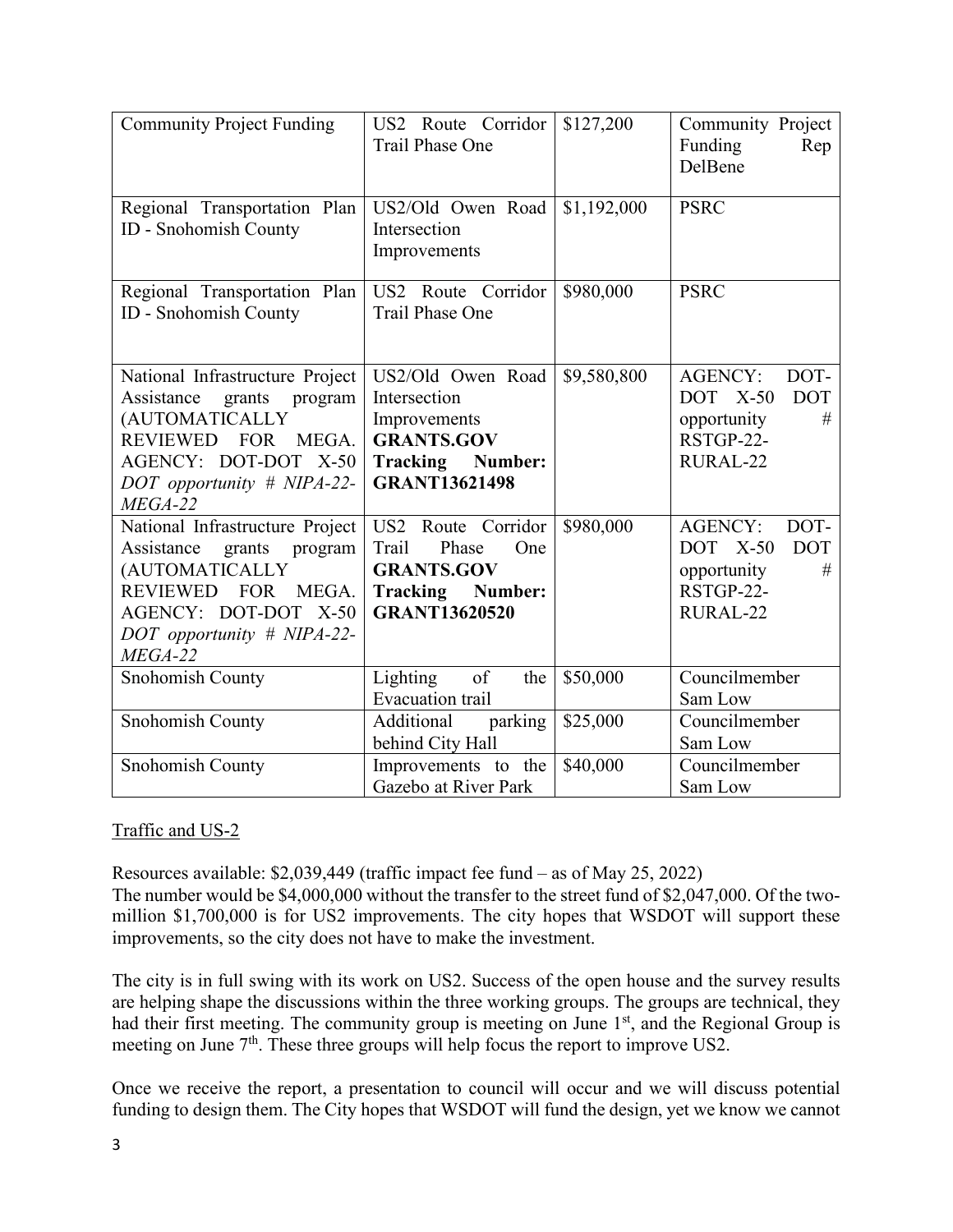wait. Staff does not feel that we will have cost estimates for complete design by the time council decides on the framework for the 2023 budget.

Our recommendation is that Council set aside a large portion of its transportation funding for a thorough discussion later this year and early 2023.

#### Water and Wastewater Treatment Plants

In 2022, council approved a contract for \$22,295,950 to upgrade the wastewater treatment plant. Based on supply chain issues, that project will continue into early 2024. At this point, staff is not recommending any additional wastewater projects for 2023.

Staff is working with a consultant to complete the design of the water plant. We are on track to ask council to allocate funds to build a new water plant in 2023. Within the various water funds, the city is collecting general facility charges, water fees and taxes on water. Each of these funds are coming in higher than projected. An example, the city budgeted \$1,038,843 in connection fees, and we have already received \$698,789.

#### Main St. Improvements

Resources available: (General fund reserves \$2,000,000. This number represents the fund balance above and beyond the City's operating reserves of 90-days. ARPA funds \$ 1,183,500 as of 5/25/2022)

The city completed the downtown visioning and has taken the recommendations from this plan to engage the University of Washington's Store Front Studio group. The students under the direction of their professor and feedback from the community is working on recommendations for how the city and business community can improve the look and feel of downtown. The recommendations and the guidelines for the grant will come out in 2022, yet most of the work will take place in 2023. As mentioned above, staff is asking council for a budget.

One additional project that staff is recommending is setting aside \$40,000 in 2023, to work with KPG on additional design and implementation of the improvements of our downtown.

### **Community Development Department**

Resources available - \$2,000,000 (General fund balance: this number represents the fund balance above and beyond the City's operating reserves of 90-days)

The city planned and budgeted for 85 new homes in 2022. As of May 25, 2022, we have processed 119.

In 2022, the Community Development Department has started or completed a few of the 2022 budgeted projects.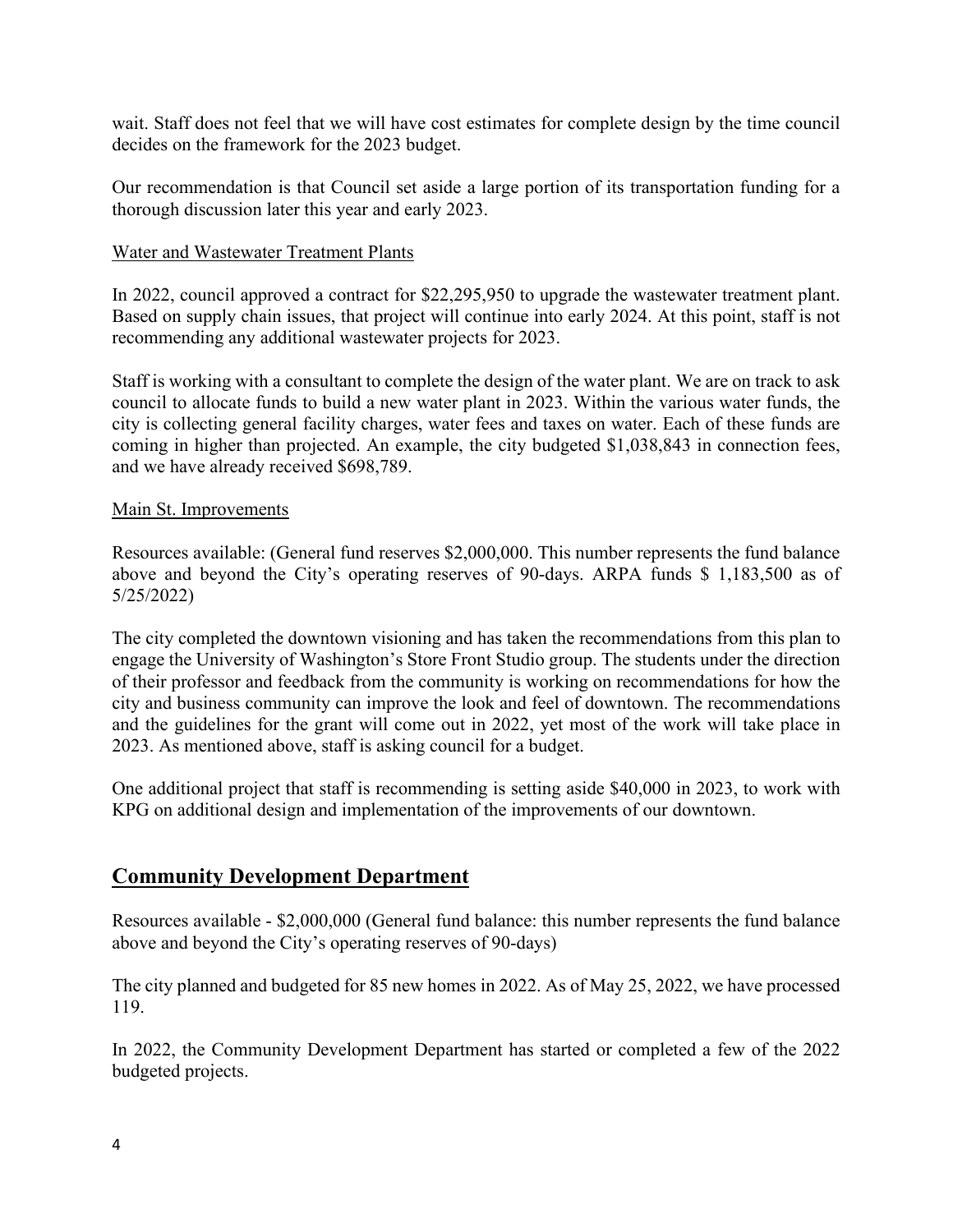Housing Action Plan - \$50,000 (reimbursable by the State Department of Commerce) The city received the funding for this project, and council met with the Planning Board to review the findings and discuss next steps. Some of the work will continue in 2023, as the city begins updating the comprehensive plan.

#### Storefront Studio Project - \$4,000

The store front studio work will be completed in 2022. The next steps are the improvements. As mentioned above, staff is recommending that council use ARPA funds for this work.

#### Developing Commercial Design Guidelines - \$45,000

This project was budgeted for 2022, and staff has not been able start the work. Staff would like to budget this project for 2023.

Hiring a firm to develop commercial design guidelines for new buildings downtown. This would include public outreach to determine the character and design elements preferred by the community. These guidelines were recommended by several cities interviewed for the visioning process. These guidelines can help define a theme for the city.

#### Modernization of permit processing - \$30,000

Community Development Department recommends we drop this project and not budget it for 2023. Staff investigated doing this in 2022, but it was too difficult to find a firm who could do it and we thought it would be too much work to try to hire and manage a summer intern to do some of this work. Staff have talked about it, and we are going to try and complete this with internal resources this year and into next.

### Development Code Updates - \$30,000

Community Development Department recommends we drop this project and not budget it for 2023. We are going to push this out until after we complete the comp plan update in 2024. The only projects staff is going to attempt next year (on top of the comp plan stuff which is going to be a heavy lift) is maybe some changes to the downtown regulations and the sign code coming off recommendations from Storefront Studio and visioning.

#### Day-to-Day Consultant Work - \$25,000

With the recent hiring of a building inspector and the continued work with commercial and residential development, the Community Development Department is requesting this amount for 2023. Staff may need some help doing project reviews to keep timelines reasonable and cover for vacations and other absences by staff. This is just kind of a catch all to bring blueline in for stuff we normally do with internal staff.

### SB 5235/HB 1220 Updates - \$15,000

City staff was not able to undertake this project in 2022 and is not recommending that council fund it for 2023. It is a code project, where the State is asking municipalities to update their municipal code to meet the changes to housing needs. Staff envisions this project being completed with the update to the comprehensive plan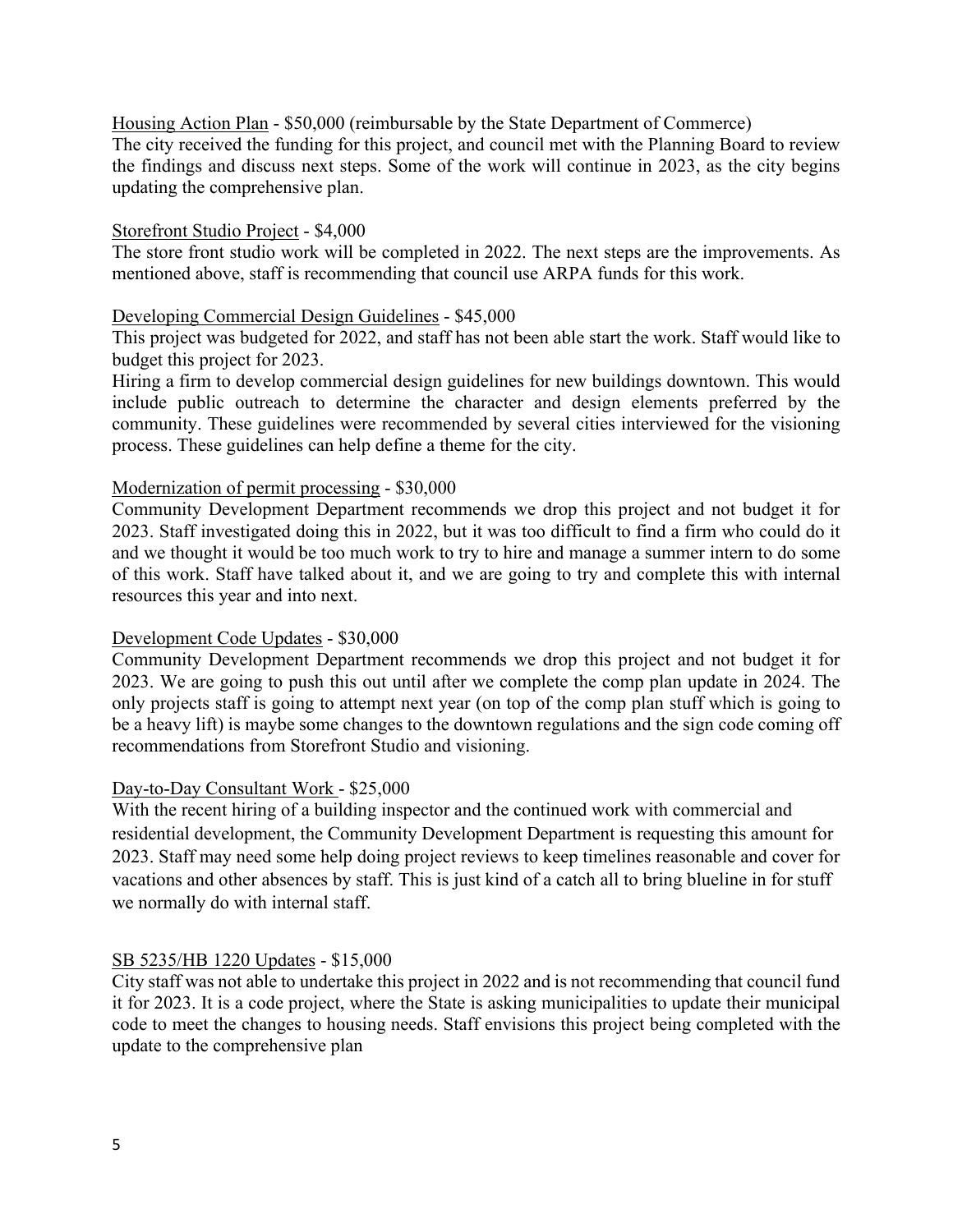Comprehensive plan work - \$300,000 of which \$125,000 is a grant. The city is expected to receive half of the grant this year and the balance in 2023. City's investment would be \$175,000. The comp plan work will start this year and roll into 2023 and part of 2024.

The city will need to undertake a large body of work within the Community Development Department. This will be a two-year project that will involve several open houses and public hearings.

The total investment requested from the Community Development Department is \$245,000. Of this amount, a portion will carry over into 2024.

## **Finance**

Resources available - \$2,000,000 (General fund balance: this number represents the fund balance above and beyond the City's operating reserves of 90-days)

The Finance Department does not have any projects or programs that it will taking on that require investments in the 2023 budget. With several staffing and operational changes, the department will continue to work on day-to-day operations. These include hiring and training a new Deputy Treasurer to State and Federal compliance with grants and ARPA.

# **City Clerk**

Resources available - \$2,000,000 (General fund balance: this number represents the fund balance above and beyond the City's operating reserves of 90-days)

The city clerk would like council to consider an Electronic Content Management (ECM) system for city records. The clerk is still working on pricing and will have the information for a future budget discussion.

### **Public Works**

Resources Available: \$890,950.76 (REET 1), \$1,127,829.52 (REET 2), \$1,319,782.38 (Parks Capital) as of 5/25/2022

### Covered parking at Public Works - \$60,000

This project is a carry over from previous years. Staff may purchase the parts this year and build it in 2023. The determining factor will be if staff can find the parts this year. When parts are available and at what cost will determine this project.

### Traveler's Park Parking Lot - \$125,000

This project was budgeted in 2022. Staff is recommending that council drop this project. There are other key projects on which we can focus.

Traveler's Park Paved Trails - \$204,000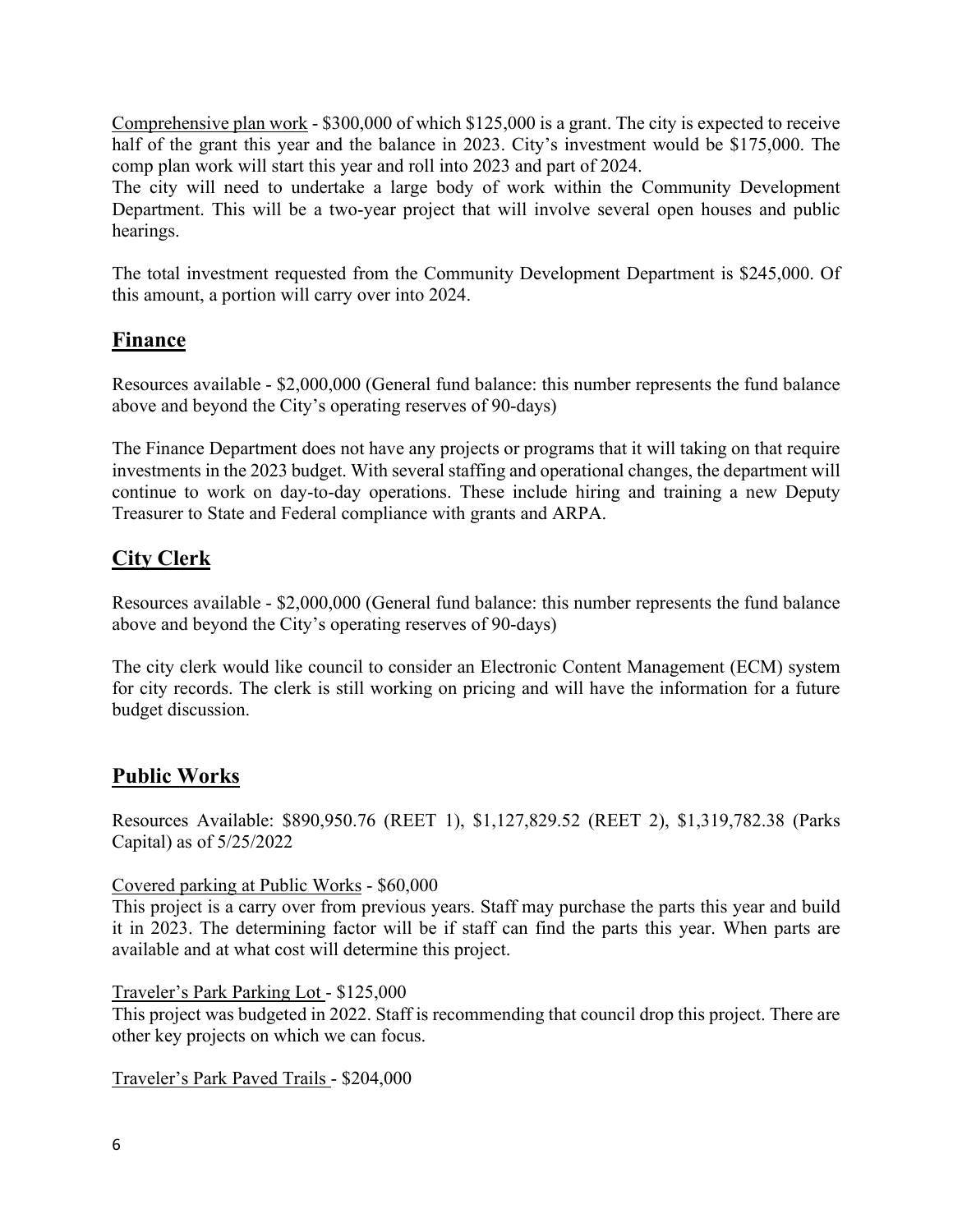This project was budgeted for 2022. Currently, staff is not recommending moving forward on this project currently. If the city receives a grant for the US2 corridor trail, then we can revisit it.

Travelers bark dog park - \$10,000, initially a grant, shifted to a parks project The project is complete. Staff installed water and we are awaiting a sign.

Lighting of the evac trail - \$50,000 Grant from Snohomish County

City staff is working with a consultant and lighting company to complete the project this year. City staff will install the conduit, and the lighting company will assist with the lights.

Improvements to the water system at Osprey - \$70,000

The initial budget was to install a water filtration system. As staff researched the issue further, it was determined that a cost-effective solution was to tie the sprinkler system into the existing water system. The revised amount is \$8,000. This project will be completed this year.

ADA ramp for the Gazebo - \$20,000, grant from Snohomish County City staff is working on this project. They expect to complete the project before Sultan Shindig.

Replacement of the roof at the Gazebo - \$20,000, grant from Snohomish County

This is the second half of the grant for improvements to the Gazebo. City staff would like to complete the work this year. The challenge is finding a contractor. The city did request bids in January of 2022, and they came in from \$67,000-\$102,000. Staff will continue to obtain bids and select a contractor this year.

City Hall Parking Lot Expansion – Project cost estimate is \$76,000. We did secure a grant from Snohomish County for \$25,000

Public works staff will have this project completed this year. City's investment into the project is projected to be \$51,000. The big unknown is the cost of paving.

Sultan Basin Park Design – The 2022 budget for design \$145,000. Construction estimate is \$1,500,000.

In 2022, the City commissioned conceptual drawings of a potential park on the City owned lot off Sultan Basin Road (Hammer Property). The public was engaged in the process and council has provided direction to council on what the design should be. Staff will bring forward a task order for the design at the June 23rd meeting. The goal would be to complete the design this year. Then in 2023, start construction of phase one.

Replacement of the VIC roof and flashing Project for 2023, budget not yet set

PW shop roof replacement Project for 2023, budget not yet set

Drinking fountain and two dog watering fountains - \$25,000 from the park improvement fund The city needs to add a drinking fountain to one park and install a dog drinking fountain at two other parks.

Park benches and trash receptacles for city parks - \$25,000 from the park improvement fund